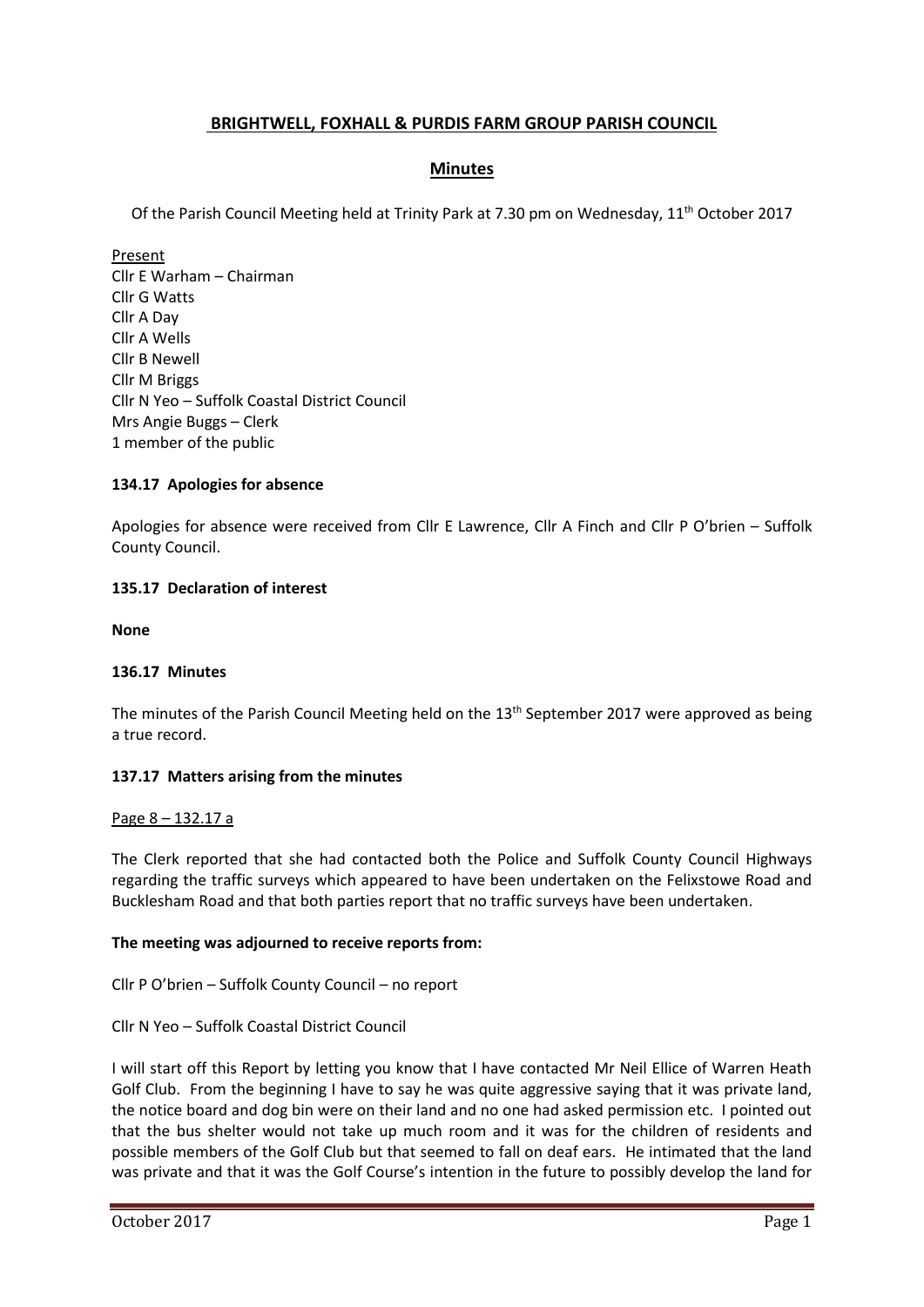residential use. He said the decision was not his but the Board and I should write to Geoffrey Watson, the Chairman of the Golf Club. I intend to do this and will endeavour to find out his address as I do not want my letter to go to the Golf Club. In the meantime if anyone knows where Mr Watson lives I would appreciate it if you could let me know. I am sorry that my endeavours did not end this dispute but we have moved forward by Mr Ellice's admission that it was not his responsibility.

Another subject I have had some correspondence on was regarding the Beach Huts and after a consultation period it was agreed a series of recommendations, including retaining the licence system for its existing beach hut sites (rather than moving across to offering long-term leases). The licences will be issued for a three-year period from next year (2018/19) and the charging system is to be simplified into a two-tier system to reduce the bureaucracy and administration costs of running the service. This replaces the existing system, where beach hut owners are issued with annual licences and there are 14 different tariffs in place. For more detailed information go on to the District Council's website where it lists all 14 of the tariffs.

Cllr Yeo reported on the removal of the illegally parked caravan and stated that she had kept the local residents abreast of the situation and that once she receives further information she will report back to the Parish Council.

# **The meeting was re-convened.**

# **138.17 Clerk's Report**

The purpose of this report is to update members on outstanding issues, items received after the deadline for agenda items, correspondence and action taken by the Clerk.

### Locality Budget

Cllr Patricia O'brien has agreed to the £1,000 Locality Budget being spent on the renovation of Brightwell Village Sign.

### VAS Equipment

The Parish Council have received a request from Waldringfield Parish Council asking whether we would consider sharing our VAS equipment with their council. I have emailed Cllr Finch to gather his view

# **139.17 Co-option of councillor**

Cllr Ray Walters was present at the meeting and duly signed his Acceptance of Office form which was countersigned by the Clerk. Cllr Walters had been proposed and seconded at the September Parish Council Meeting. **Action: Clerk**

### **140.17 To discuss the accidents at the crossroads Bell Lane and Foxhall Road**

Cllr Newell reported that she had sent all councillors a copy of a letter which she suggested should be sent to Suffolk County Council Highways regarding the Bell Lane and Foxhall Road crossroads. It was agreed that the letter should be sent with the exception of the sentence regarding day light lights on cars. **Action: Clerk**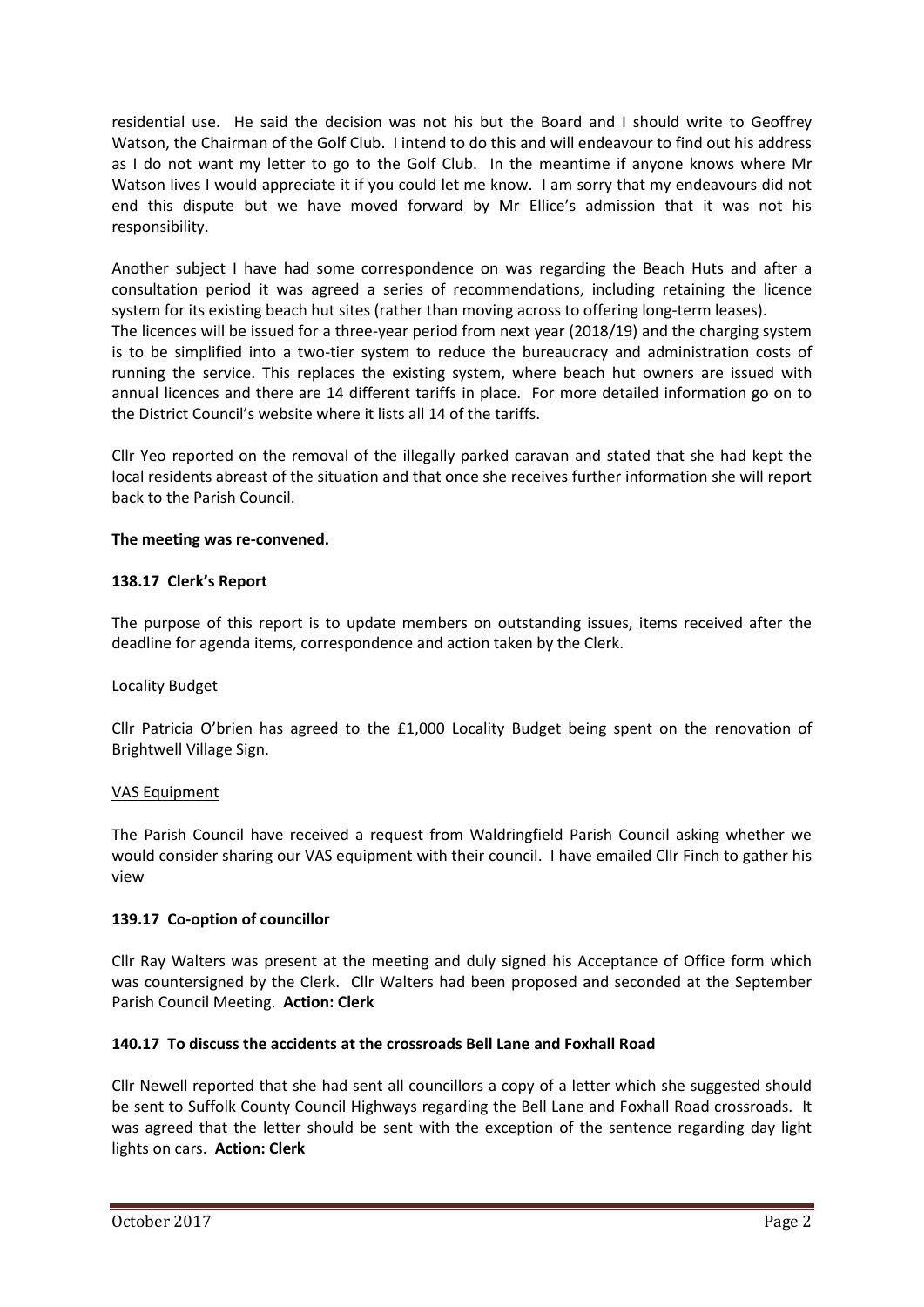# **141.17 Straight Road Classification**

Cllr Day reported that although the Clerk had written to David Chenery Suffolk County Council Highways Manager regarding a meeting between himself and David no correspondence had been received. It was agreed that the Clerk should contact David Chenery again regarding the meeting. Cllr Day also reported that although road closure signs had been placed on Straight Road concerning the BT installation work the road had not been closed. **Action: Clerk**

# **142.17 Bus Shelters Bucklesham Road Purdis Farm**

Cllr Nicky Yeo in her report the contact she had made with Ipswich Golf Club regarding the installation of the bus shelter. Cllr Walters agreed to give Cllr Yeo the contact details for Geoffrey Watson. **Action: Cllr Nicky Yeo / Cllr Ray Walters**

# **143.17 Renovation of Brighwell Village Sign**

Cllr Wells reported that Richard Berry had repaired the notice board in Murrills Road. Cllr Wells gave councillors a copy of a quotation for the renovation of Brightwell Village Sign. Councillors discussed the quotation but request that Cllr Wells ask Richard Berry to re-estimate for a complete renovation of the sign which he feels is necessary to bring the sign up to a good standard. Councillors also asked Cllr Wells to request that Richard Berry inspects the Brightwell notice board which the Clerk indicated is in need to repair. **Action: Clerk**

# **144.17 VAS Signs**

Cllr Finch was not present at the meeting and in his absence councillors discussed the request by Waldringfield Parish Council to share the VAS equipment. Councillors agreed that the Parish Council would not consider sharing the VAS equipment for at least a year which would allow the Parish Council to establish what is happening in our parishes. It was agreed that the Clerk should ensure that the Parish Council insurance covers the VAS equipment and that the equipment is placed on the Parish Council asset register. **Action: Clerk**

### **145.17 Planning**

The Planning Committee Chairman reported on the following planning matters.

Cllr Watts reported that very few planning applications had been received and those received had been extensions etc.

### Adastral Park

Cllr Watts reported that he had received additional papers relating to the Adastral Park Planning Application. Cllr Watts said he had looked at the documents and there is a traffic assessment.

### Suffolk Coastal Local Plan and Options

Cllr Newell reported that she had only received the Suffolk Coastal Local Plan and Options today but had spent three hours studying the document. Cllr Newell said that she was concerned that correspondence concerning planning was not being circulated quickly enough by councillors. Cllr Newell said she was concerned that the Parish Council had very little left to reply but having studied the document had identified thirty four items which the Parish Council should be considering. Cllr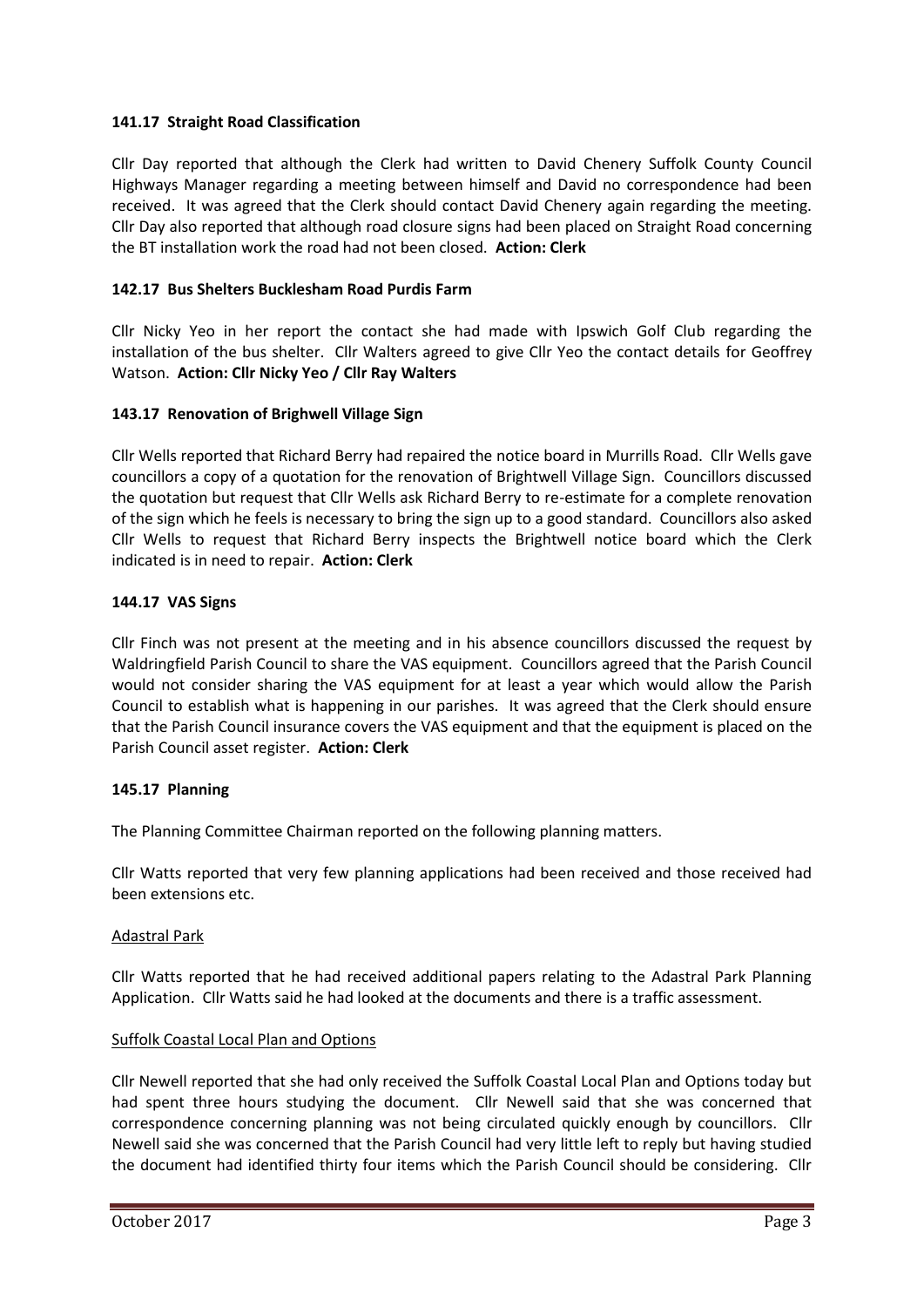Newell proposed that an urgent Planning Committee Meeting should be held to discuss the document and formulate a reply as the deadline date would be before the next Parish Council Meeting. It was agreed to hold a meeting on Sunday, 15<sup>th</sup> October 2017 at 2.00 pm (Venue: Cllr Newell's house). **Action: All Councillors / Clerk**

# **146.17 Finance**

| Income                                               |           |
|------------------------------------------------------|-----------|
| $SCDC - 2nd Precept Payment$                         | £3,750.00 |
| Expenditure                                          |           |
| A J Buggs Salary and Expenses September 2017         | £308.14   |
| HMRC Tax July, August and September 2017             | £180.00   |
| Richard Berry - Repair of Notice Board Murrills Road | £50.00    |

Cllr Warham proposed, seconded Cllr Briggs that the above expenditure is approved – all in favour.

# **147.17 Correspondence**

None

# **148.17 Meetings attended by councillors / clerk**

None

# **149.17 Members questions to the Chairman**

- a. Cllr Day stated that he was concerned that a lot of road signs in the area had been damaged by traffic accidents and asked who is responsible for paying for this damage. Cllr Day queried when a road traffic accidents happens do the police take details and pass to Suffolk County Council Highways if they had not already been notified of its exitence. It was agreed that the Clerk should write to Cllr Patricia O'brien asking this question. **Action: Clerk**
- b. Cllr Briggs reported that she had received complaints from local residents in her area concerned the noise generated by people using the bottle bank at Sainsburys at all times of the day and night. Cllr Briggs also reported that she had received complaints from residents concerning the delivery vans delivering and picking up goods from Argos at Sainsburys at 2 am / 3 am in the morning. Residents had already contacted Sainsburys concerning this issue.
- c. Cllr Newell reported that she had contacted Suffolk Coastal District Council concerning the emptying of the Brightwell waste bin adjacent to the village seat and sign. Cllr Newell reported that the SCDC Refuse Manager believed the bin had been privately installed and had not been notified to themselves for emptying. It was agreed that the Clerk should write to the Refuse Manager to confirm when the bin had been installed and who installed it and they would go out the check the bin. **Action: Clerk**
- d. Cllr Newell and Cllr Watts reported that neither of them would be at the next meeting due to prior arrangements. It was agreed that the Clerk should write to all councillors urging them to attend to ensure a quorum would be present at the meeting on the 8<sup>th</sup> November 2017.

### **150.17 Date of next meeting**